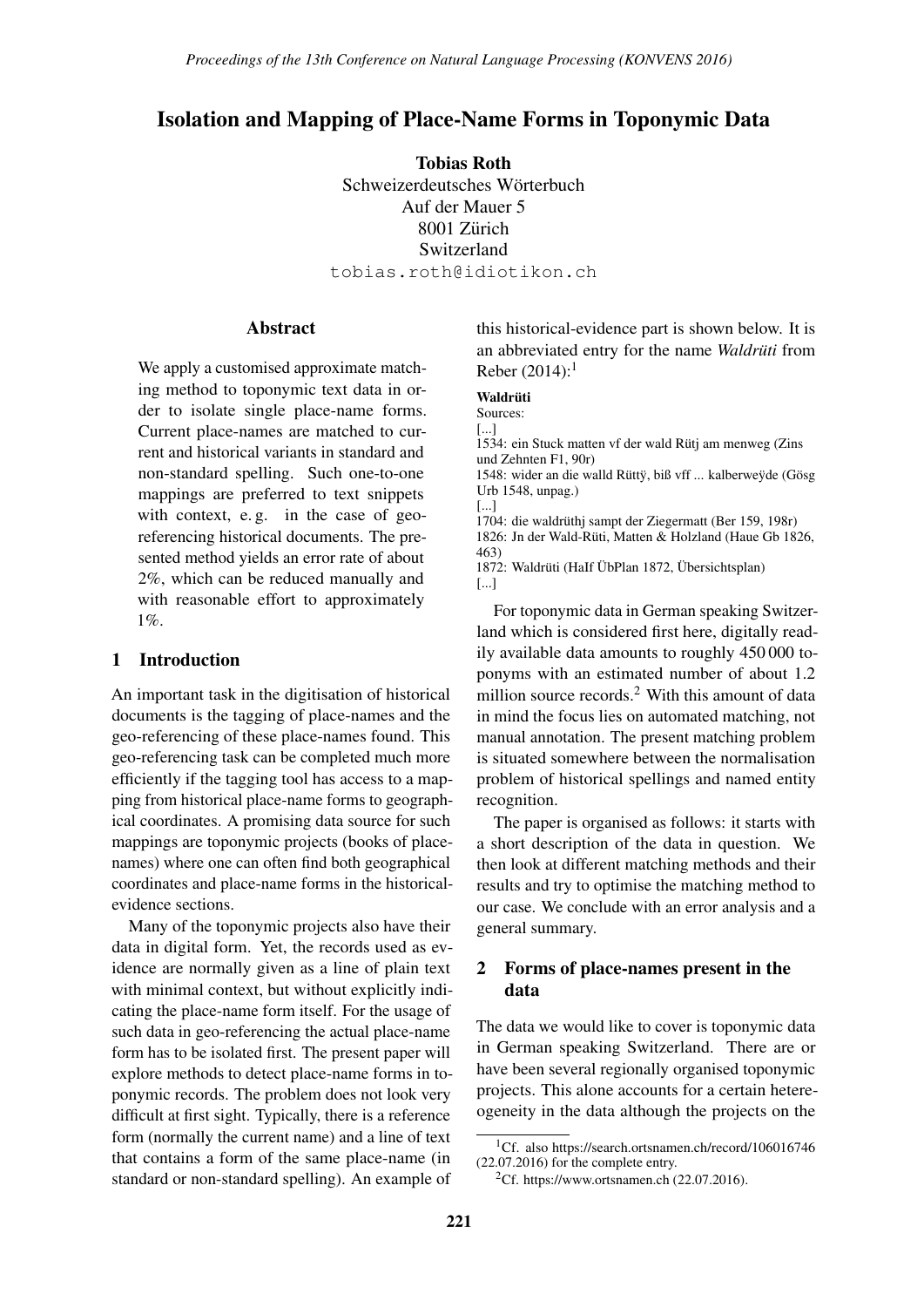whole are quite compatible. Many inter-project diffences can also be found within projects. Such differences that are particularly relevant with respect to the present form-isolation task are presence or absence of a dialectal reference form, length of the context given in evidence records, additional information coming with the reference form, etc.

# 2.1 Present-day forms

Present-day i. e. 20<sup>th</sup> and 21<sup>st</sup> century forms in the records are easiest to match: They often coincide with the reference form and comply with standard spelling. They frequently come from maps, so they have little or no context with them. One difficulty can be dialectal forms as they show non-standard spelling. There even are phonetically transcribed strings (following different transcription systems).

## 2.2 Historical forms

Historical forms tend to differ considerably from the present-day reference form. Different patterns of deviation can be observed.

## 2.2.1 Non-standard orthography

Older forms show more variety in spelling as there was no standard orthography established yet. Some characters were used differently and there were also characters that are not in use anymore. Tokenisation differs sometimes: a compound word written as one word today is often written in two or more words in historical documents.

### 2.2.2 Discontinuous forms

In some cases forms are discontinuous, with two patterns that can be found frequently. One is the coordination pattern with ellipsis as in *X or Y street* with the target form being *X street*.

The other rather frequent case is the swapping of elements as in *X street* vs. *street to X*.

# 2.2.3 Name change

Names can change over time. It is not the loss or gradual change of phonetic material that is addressed here. If places are completely renamed this is, of course, a nearly unsurmountable barrier for a linguistic matching algorithm. But sometimes it is just parts of names that change: attributes are omitted, added or replaced, etc.

## 2.2.4 Substitutions with synonyms

A special variant of name change is the substitution of name constituents with synonyms. This is frequent with classifying constituents (e. g. routes can

be called *Strasse, Weg* or *Gasse* interchangeably), but can also happen with attributes (e. g. *unter*vs. *nieder-* for English *lower;* or the historical form *leupriesters garten* for modern *Pfarrgarten,* English *parish garden).*

# 2.2.5 Translations

Some of the older sources are written in Latin. Place-names mentioned in these documents are often also translated to Latin, at least the readily translatable elements.

Examples are attributes like *inferior* for English *lower* as in the record *in Ernlisbach Inferiori*<sup>3</sup> for modern *Niedererlinsbach*. Another frequently translated element is *bonum* for German *Gut* (English *estate, manor),* e. g. in the record *Bonum Schererin*<sup>4</sup> for a now extinct toponym *Scharersguet. ¨*

## 2.2.6 Uncertain naming status

If you look at a record it is not always clear which elements belong to the name and which ones are merely additional attributes that describe the place. There are records where all the elements you can find in the modern name are already present, but the sentence structure suggests that it is not a name yet. Attributive relative clauses are instances of this pattern: for the modern form *Trimbacherstrasse* there are historical records like *an der strasß die gon Trimppach godt*<sup>5</sup> (English *at the road that goes to Trimbach).*

# 2.3 Inflected forms

Both historical and modern forms can occur with inflectional endings. Inflectional forms are more frequent in older sources as present-day sources are very often maps or geographical information systems.

# 3 Matching of place-names

The isolation of actual place-name formes in placename data is a rather specialised approximatematching task. Classical named entity recognition (NER, cf., e. g., Sekine and Ranchhod (2009)) is not likely to perform well in this case. Although context is very restricted there can occur many more place-names and other named entities in such a text snippet, not only the wanted form.

Algorithms for the normalisation or canonicalization of historical text could be more helpful here.

 $3$ Record from 1406 (Reber, 2014).

 $4$ Record from 1423 (Reber, 2014).

<sup>5</sup>Record from 1623 (Reber, 2014).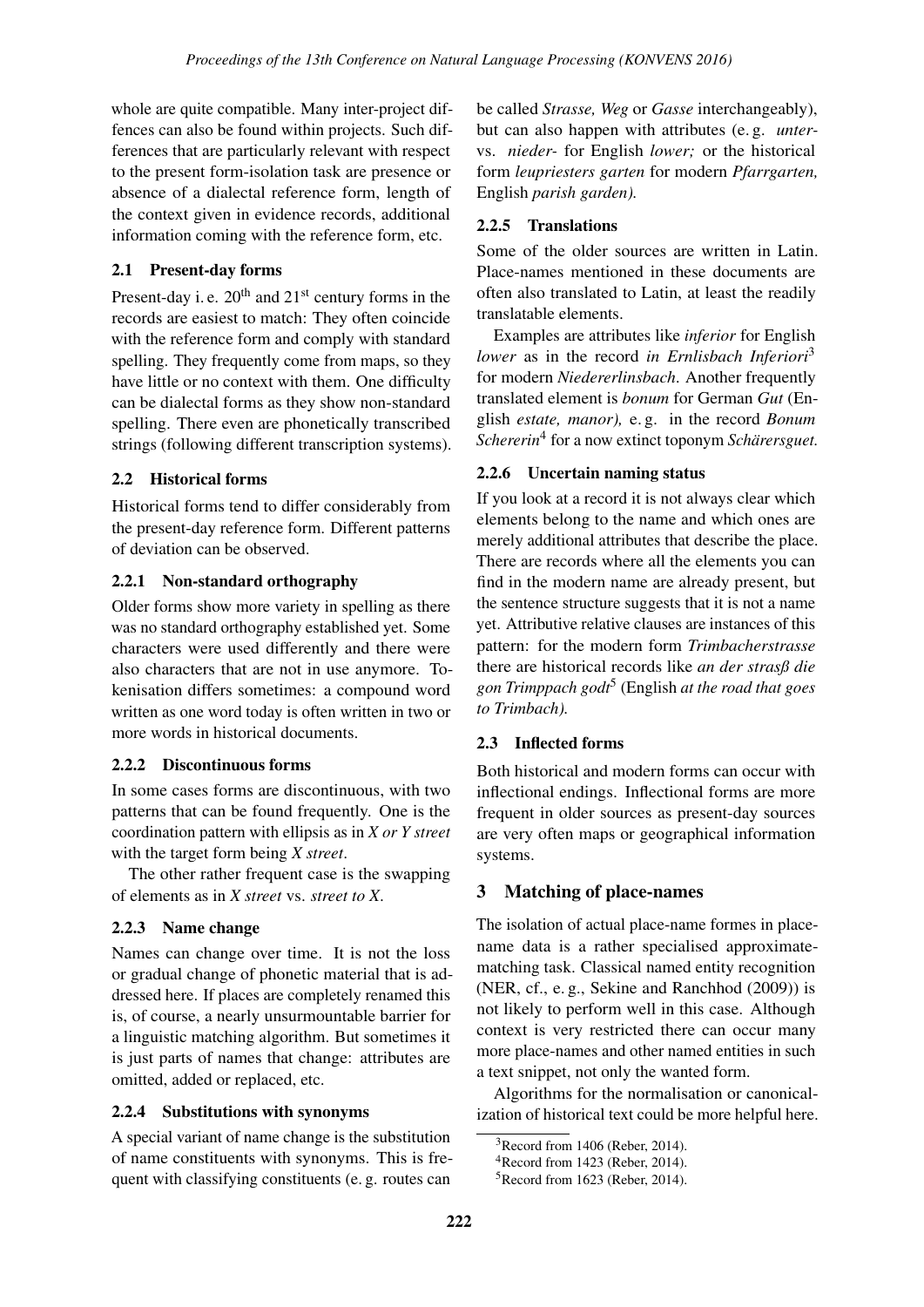For a general overview see, e. g., Piotrowski (2012, 69ff.). Different methods of approximate matching have been proposed. Hauser and Schulz (2007) and Bollmann et al. (2011) both use training data to automatically deduce weights for use in the computation of an edit-distance based similarity score; very similar Pilz et al. (2008), but with manual rule derivation in addition. Jurish (2008) converts the text with an adapted letter-to-sound system before comparison.

### 3.1 Methods and results

#### 3.1.1 Development and test data

For development and test purposes, in a random sample of 6 000 records from Reber (2014) the actual place-names have been tagged manually. About 800 of these records were not used because they concerned family names or because they were phonetic transcriptions in IPA. Half of the remaining records were used as a development set, the other half as the final test set.

Another set of around 30 000 records with their corresponding isolated name forms from Dittli (2007) was used in development only.

### 3.1.2 Similarity based on edit distance

The following example can help to show what the task in question exactly consists of. It is a record for the name *Waldrüti*:<sup>6</sup>

*wider an die walld Rüttÿ, biß vff... kalberweÿde* Given the standard form *Waldrüti* the desired result of the matching task for this record is the string *walld Rüttv*.

As a kind of baseline, matching was first performed using a similarity ratio based on simple edit distance (Levenshtein, 1966) computed with all strings transformed to lower case (column *ED* in table 1; see column *BL* in table 1 for baseline rates with random selection of words<sup>7</sup>). The ratio was computed as follows – with a cost of 1 for delete and insert, cost 2 for replace operations:

$$
sim(x, y) = \frac{length(x) + length(y) - dist(x, y)}{length(x) + length(y)}
$$

The error rate in the test set was 3.3% with this method. It got slightly better (3.1%) if all diacritics in the text were removed (column *ASC* in table 1); i. e. the text *wider an die walld rutty, biß*

| Cen-                         | Count | Error rates in $\%$ |      |      |      |  |
|------------------------------|-------|---------------------|------|------|------|--|
| tury                         |       | BL                  | ED   | ASC  | CST  |  |
| $\langle 15^{t\overline{h}}$ | 68    | 80.9                | 13.2 | 13.2 | 10.3 |  |
| 15 <sup>th</sup>             | 144   | 93.1                | 9.0  | 9.0  | 6.3  |  |
| 16 <sup>th</sup>             | 524   | 94.5                | 6.1  | 5.7  | 3.6  |  |
| 17 <sup>th</sup>             | 195   | 81.5                | 1.5  | 1.5  | 1.5  |  |
| 18 <sup>th</sup>             | 226   | 77.4                | 4.9  | 4.4  | 1.8  |  |
| 19 <sup>th</sup>             | 781   | 52.5                | 1.8  | 1.7  | 0.9  |  |
| 20 <sup>th</sup>             | 312   | 11.5                | 1.0  | 1.0  | 0.6  |  |
| 21 <sup>st</sup>             | 391   | 5.9                 | 0.3  | 0.3  | 0.3  |  |
| total                        | 2641  | 56.3                | 3.3  | 3.1  | 2.0  |  |

BL = baseline; random selection of items

 $ED =$  edit distance, lower case

ASC = edit distance, lower case, diacritics removed

CST = edit distance after customised transformation

Table 1: Error rates with different matching methods (by century).

*vff . . . kalberweyde* was compared to the converted version of the reference word (*waldruti*).

#### 3.1.3 Weighted similarity

As we could use a set of 30 000 records with manually pre-annotated place-name forms (Dittli, 2007) we tried to improve the simple edit-distance based method above by taking these records as training data. We deduced replacement rules from this data set, comparable to methods described in Bollmann et al. (2011) and Hauser and Schulz (2007). The rules operated on one character with one character of context to the left and to the right. The cost of a given replacement depended on the ratio of its application in the training data, with a maximum cost assigned to unseen replacements. The similarity ratio was then computed as above, but with this weighted cost function.

The resulting error rate in the test set was at 3.4% and thus even lower than with the simple edit-distance based approach. A closer look at the training data suggests that there are too many errors in it, $8$  so we decided not to further pursue the weighted-similarity branch for lack of adequate data.

### 3.1.4 Customised transformation and matching

Another possible approach are all the methods that try to simplify the strings before matching (after

 $6$ Record from 1548 (Reber, 2014).

<sup>&</sup>lt;sup>7</sup>The low error rates for the  $20<sup>th</sup>$  and  $21<sup>st</sup>$  century even with random selection are again a sign of the many one-word records that come from maps or geographical databases.

<sup>8</sup>This data was not used in the printed version, so at some point it presumably was not maintained properly anymore.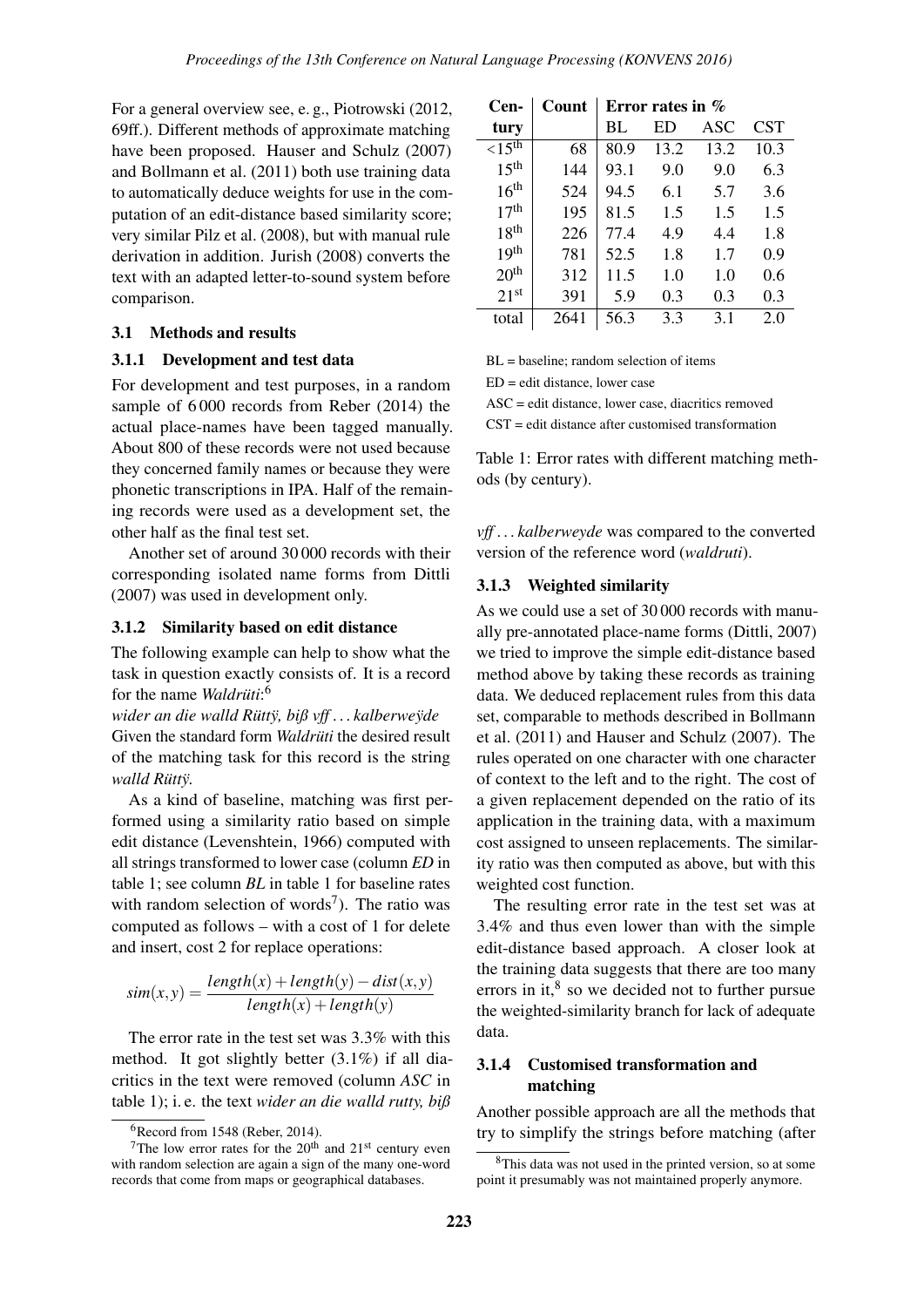the model of phonetic simplification as in methods like *Soundex* or *Kölner Phonetik* (Postel, 1969), see also Piotrowski (2012) and Jurish (2008)).

We adopted such a method with a very small set of manually selected replacement rules (see also Pilz et al. (2008) and Jurish (2008)). We replaced different writing variants of umlaut to e (e. g. *o¨* to *oe*), merged *i, y, j* and *ie* to *i*, *th* to *t*, removed certain diacritics such as accents, etc. The rule set comprised less than 30 rules, for the simple reason that, at this point, rules we added (collected from our experiments in 3.1.3) did not further improve the error rate.

Sequences of identical characters were then reduced to one occurrence. Computation of the similarity ratio was done like in 3.1.2. Certain character alternations were not replaced before computation but were assigned reduced cost. An example is *v* that frequently alternates with *u* but also with *f* and *w*. It is easier to assign a reduced cost afterwards than to decide beforehands whether it is used as a vowel or as a consonant.

The inspection of the remaining errors in the development set led us to allow for discontinuous forms and discontinuous forms with swapped order (cf. 2.2.2). We also introduced penalties for forms that started or ended in certain words such as articles or prepositions, and we favoured forms that occurred just after an article or the like.

As a result we could lower the error rate in the test set to 2.0% (see column *CST* in table 1 for detailed results by century).

### 4 Error analysis and error management

There are some error types though that cannot be handled well with this procedure. Notably the types mentioned in 2.2.3–2.2.5 (name change, synonym substitution, translation) where the difference is not just a matter of spelling or sound change. A much more sophisticated apparatus than the one set up would be needed to account for these error types.

An error analysis with error rates by similarity ratio can show whether a threshold for the similarity ratio might be useful or how efficient manual postprocessing might be. Table 2 presents these figures for our test set. The second and third columns give record counts and error rates for every similarity range. The two last columns show cumulated percentages of record counts as well as the proportion of all errors within these records. There are, for example, 75 records with a similarity ratio of 0.6–0.7,

| Sim.        | Count | Err. $\%$ | <b>Cumulated</b> |           |
|-------------|-------|-----------|------------------|-----------|
| ratio       |       |           | $\%$ records     | $\%$ err. |
| $0.0 - 0.4$ |       | 50.0      | 0.2              | 3.8       |
| $0.4 - 0.5$ | 7     | 42.9      | 0.4              | 9.6       |
| $0.5 - 0.6$ | 26    | 19.2      | 1.4              | 19.2      |
| $0.6 - 0.7$ | 75    | 21.3      | 4.2              | 50.0      |
| $0.7 - 0.8$ | 175   | 6.3       | 10.9             | 71.2      |
| $0.8 - 0.9$ | 537   | 1.3       | 31.2             | 84.6      |
| $0.9 - 1.0$ | 1817  | 0.4       | 100.0            | 100.0     |

Table 2: Error analysis by similarity ratio.

the error rate within these 75 records is at 21.3%; the records with a similarity ratio of up to 0.7 constitute 4.2% of all records, and they contain 50% of all errors.

As 50% of all errors are in a well-defined set of around 4% of the records it could be considered to correct these errors manually. You could thus – with a reasonable effort – reduce the overall error rate to about  $1\%$ .<sup>9</sup>

Depending on the application one could also introduce a threshold for the similarity ratio of e. g. 0.7, but then you would lose the correctly classified forms of this range and these are likely to be the most interesting ones.

### 5 Conclusion and outlook

This paper has shown that place-name forms can reliably be detected in toponymic data using an automated matching method with a few manually set replacement rules and an edit-distance based similarity score (2% errors). The algorithm performs rather well in discerning doubtful cases: half of all the errors are in those 4% of the records with the lowest similarity ratio. Manual correction of these 4% can further reduce the error rate to about 1%.

For even further improvement such manual corrections could be taken as additional reference forms. Or, if set up as a web service for georeferencing historical documents, freshly annotated forms could and should be fed back into the original system.

### References

Marcel Bollmann, Florian Petran, and Stefanie Dipper. 2011. Applying rule-based normalization to different types of historical texts – an evaluation. In *Pro-*

<sup>9</sup>For the situation in Switzerland depicted in the introduction, it would mean that about 50 000 records would have to be checked manually.